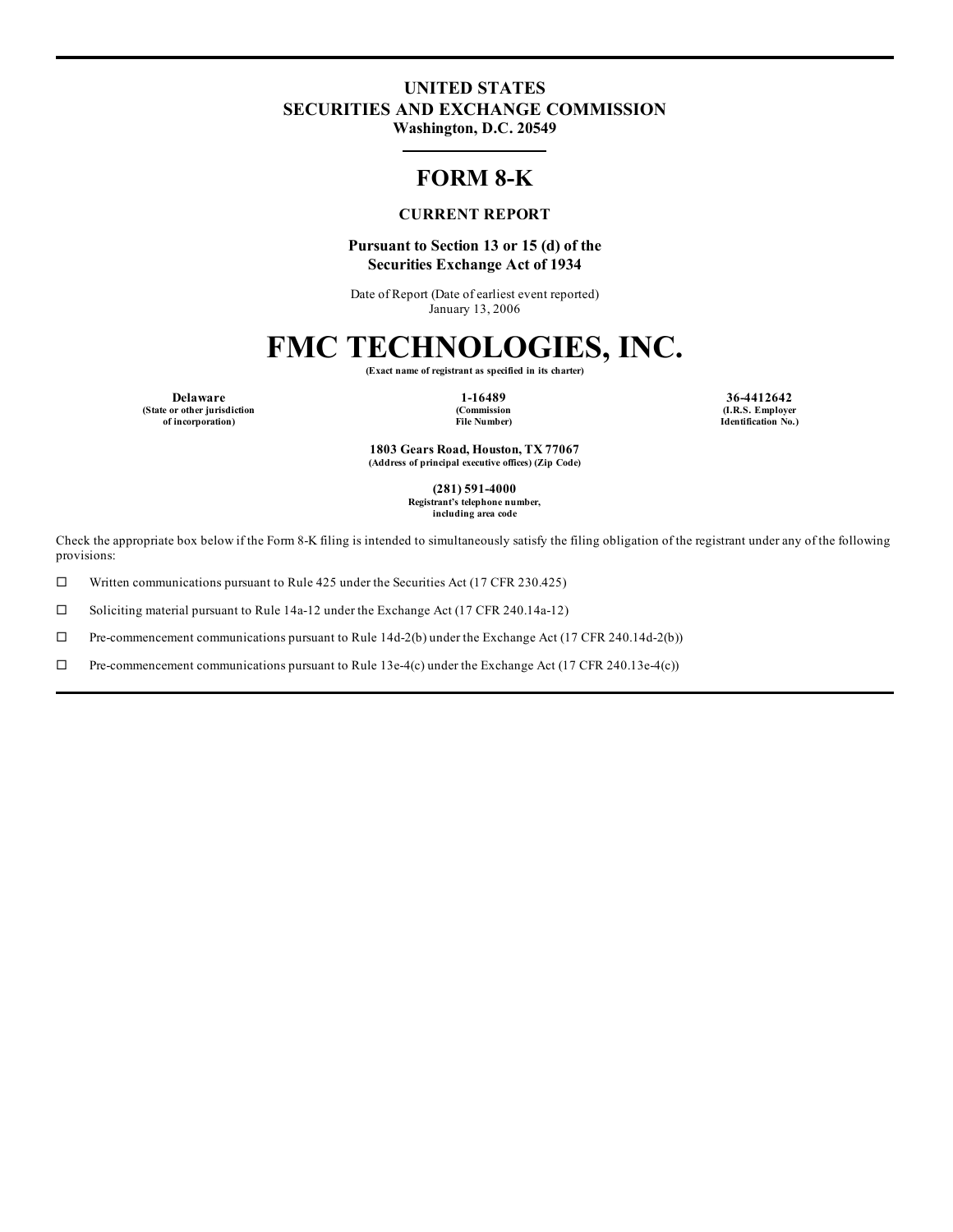#### **SECTION 7 – Regulation FD**

#### **ITEM 7.01 REGULATION FD DISCLOSURE.**

William H. Schumann, III, Senior Vice President and Chief Financial Officer of FMC Technologies, Inc., will address attendees at the New York Stock Exchange and Prudential Equity Group Growth Conference and the Goldman Sachs Global Energy Conference 2006 in New York, New York on January 18, 2006.

Slides containing information to be presented at these conferences are attached hereto as an exhibit to this report and are incorporated herein in their entirety by this reference. These slides may also be accessed at the Company's website (www.fmctechnologies.com). This information is being furnished under Item 7.01 of Form 8-K and is not deemed "filed" for purposes of Section 18 of the Securities Exchange Act of 1934, as amended, is not subject to the liabilities of that section and is not deemed incorporated by reference in any filing under the Securities Act of 1933, as amended. The posting and furnishing of this information is not intended to, and does not, constitute a determination by FMC Technologies, Inc. that the information is material or that investors should consider this information before deciding to buy or sell FMC Technologies, Inc. securities.

#### **SECTION 9 – Financial Statements and Exhibits**

#### **ITEM 9.01 FINANCIAL STATEMENTS AND EXHIBITS.**

(c) Exhibits:

99.1 Slides for the FMC Technologies, Inc. presentations on January 18, 2006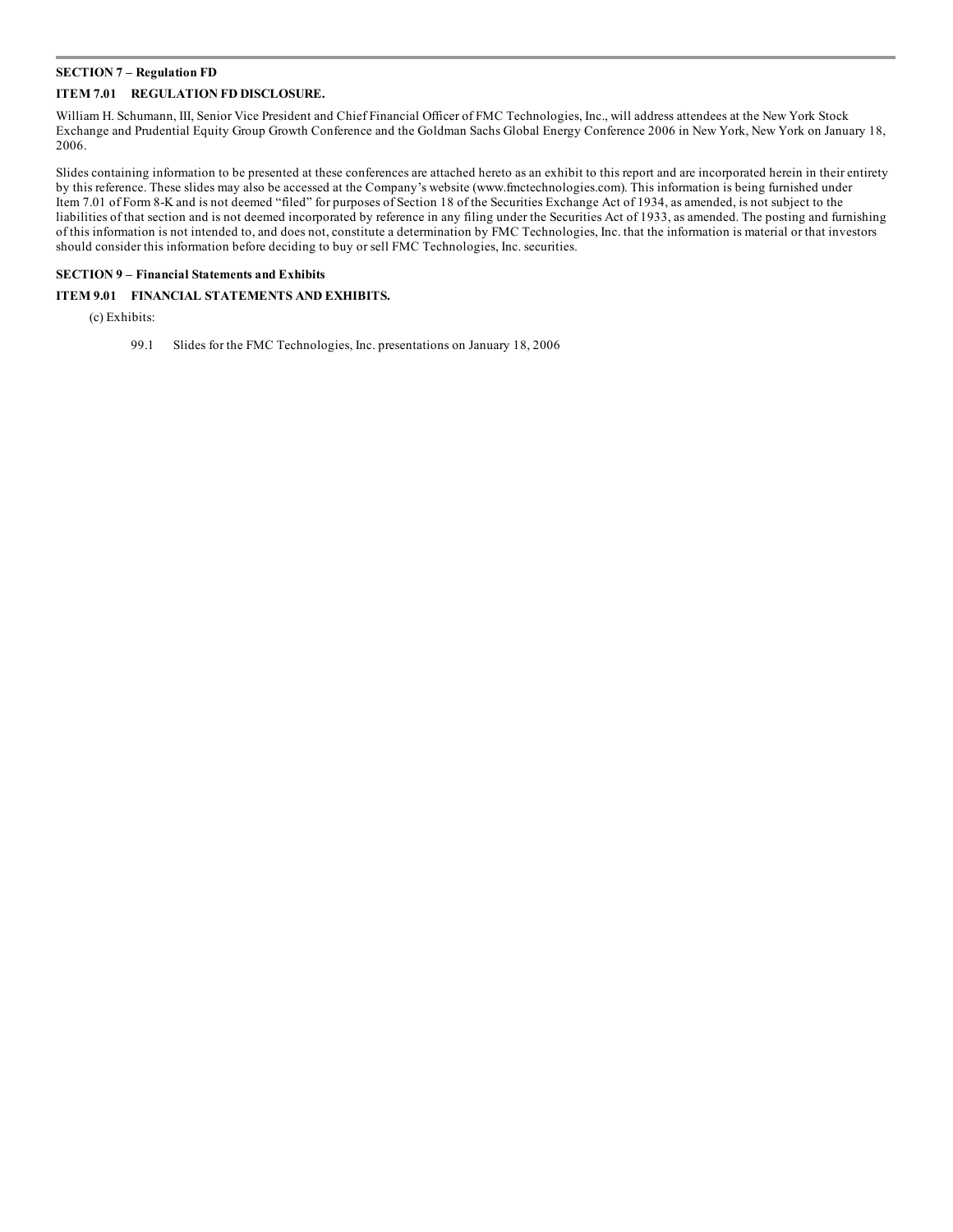#### **SIGNATURE**

Pursuant to the requirements of the Securities Exchange Act of 1934, the Registrant has duly caused this report to be signed on its behalf by the undersigned thereunto duly authorized.

#### **FMC TECHNOLOGIES, INC.**

By: /s/ WILLIAM H. SCHUMANN, III **Senior Vice President and Chief Financial Officer**

Date: January 13, 2006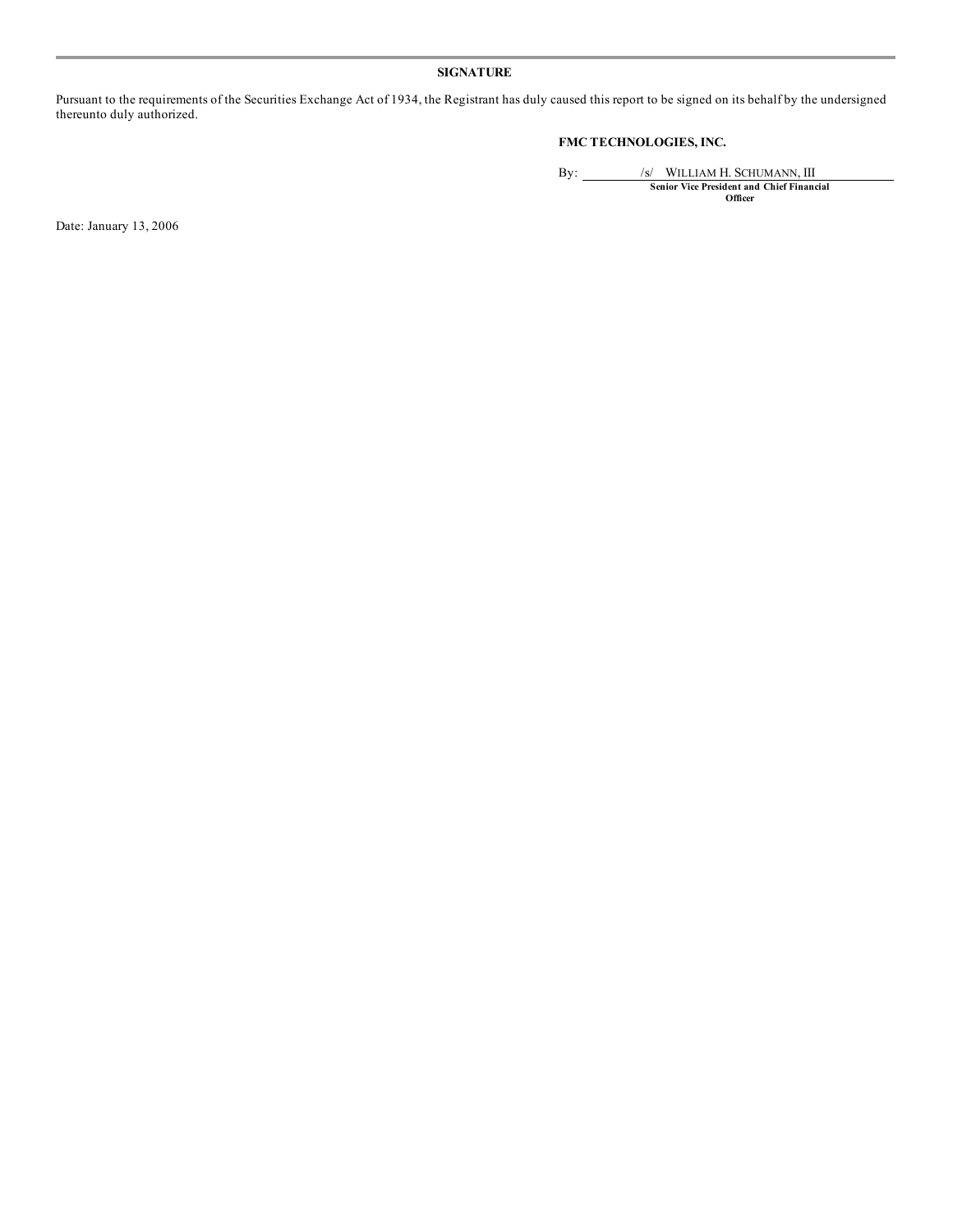

Goldman<br>Sachs

### **New York– January 2006**

Presenter:

William H. Schumann Senior Vice President and CFO

Director of Investor Relations Maryann T. Seaman (312) 861-6414 Chicago (281) 591-4080 Houston maryann.seaman@fmcti.com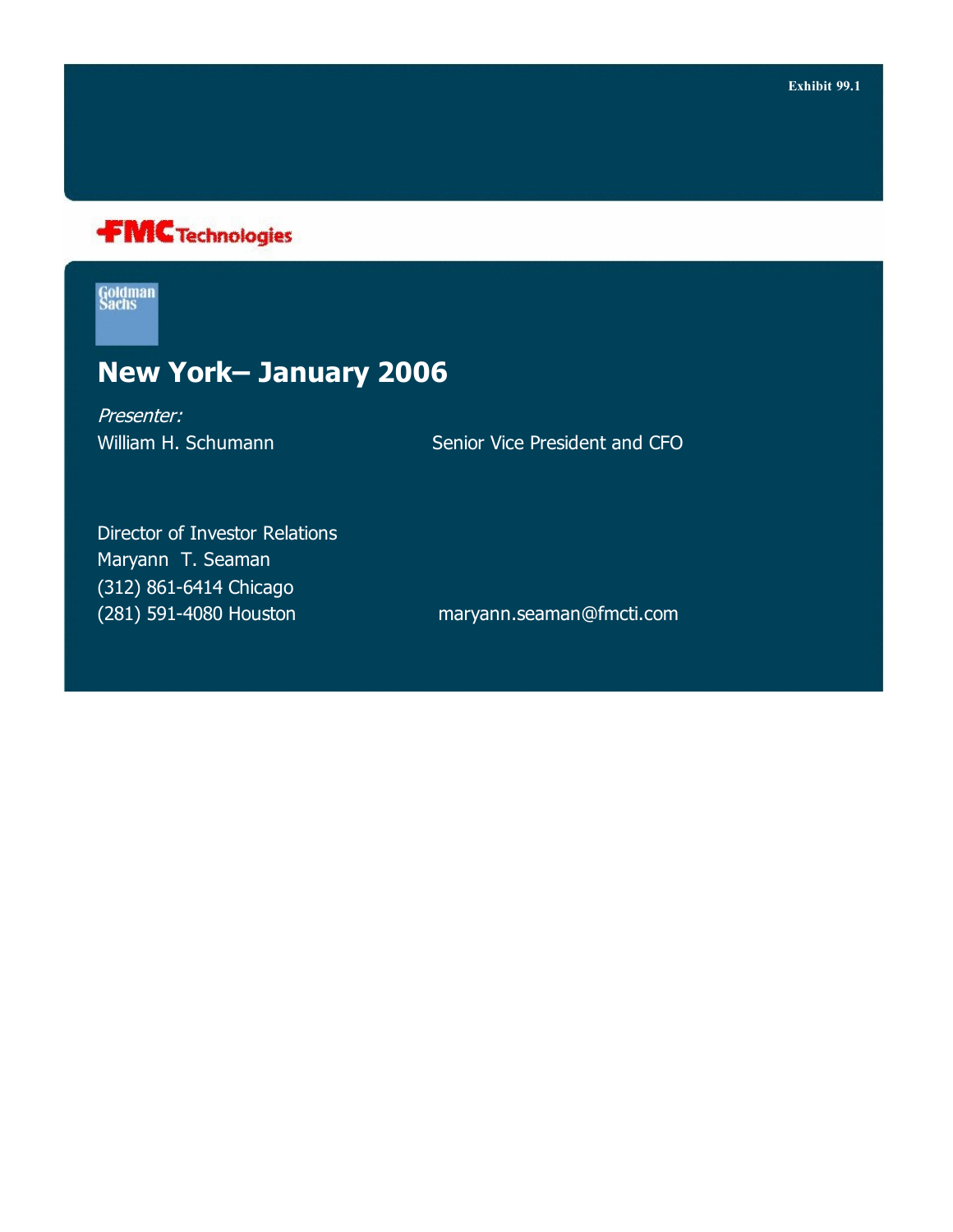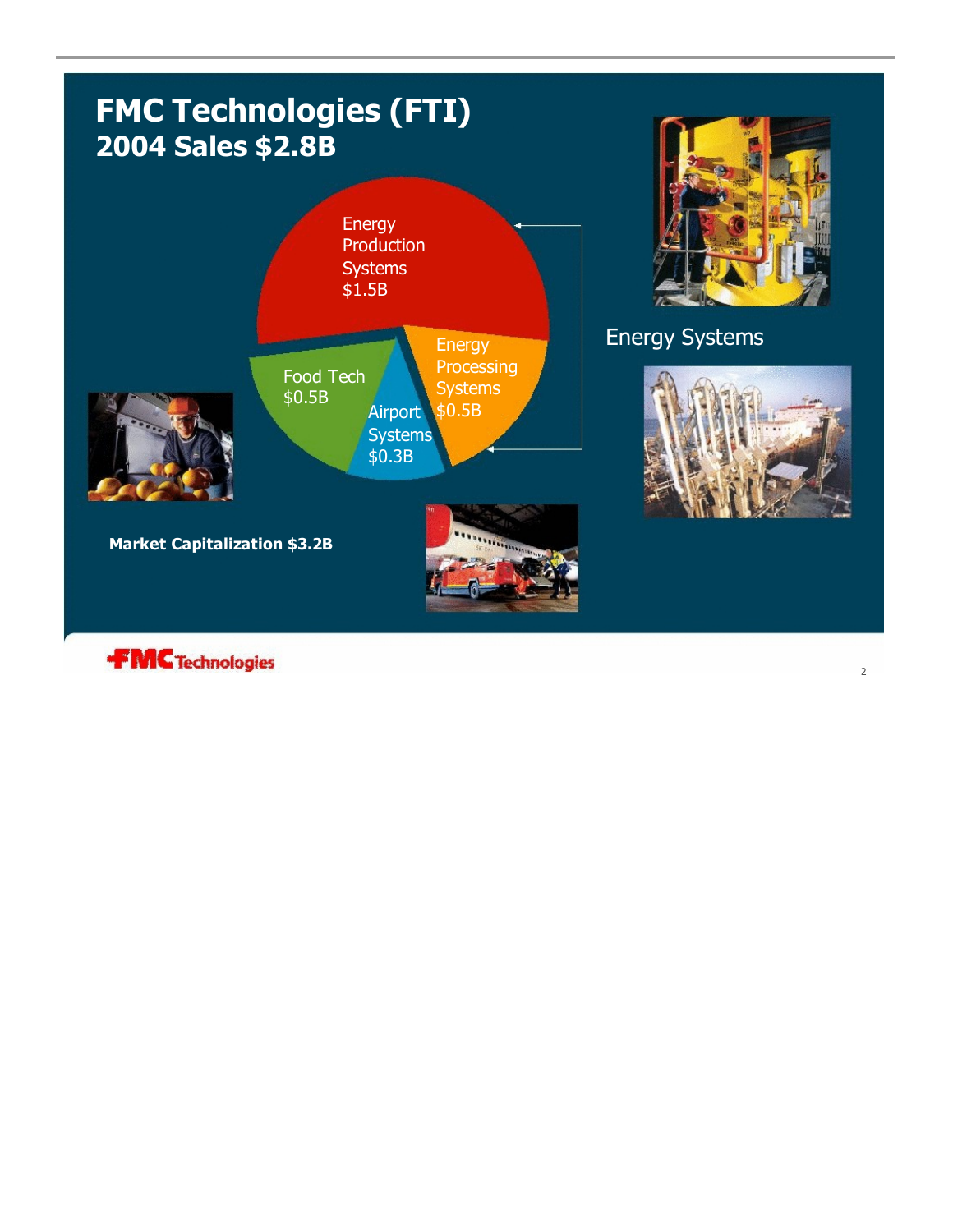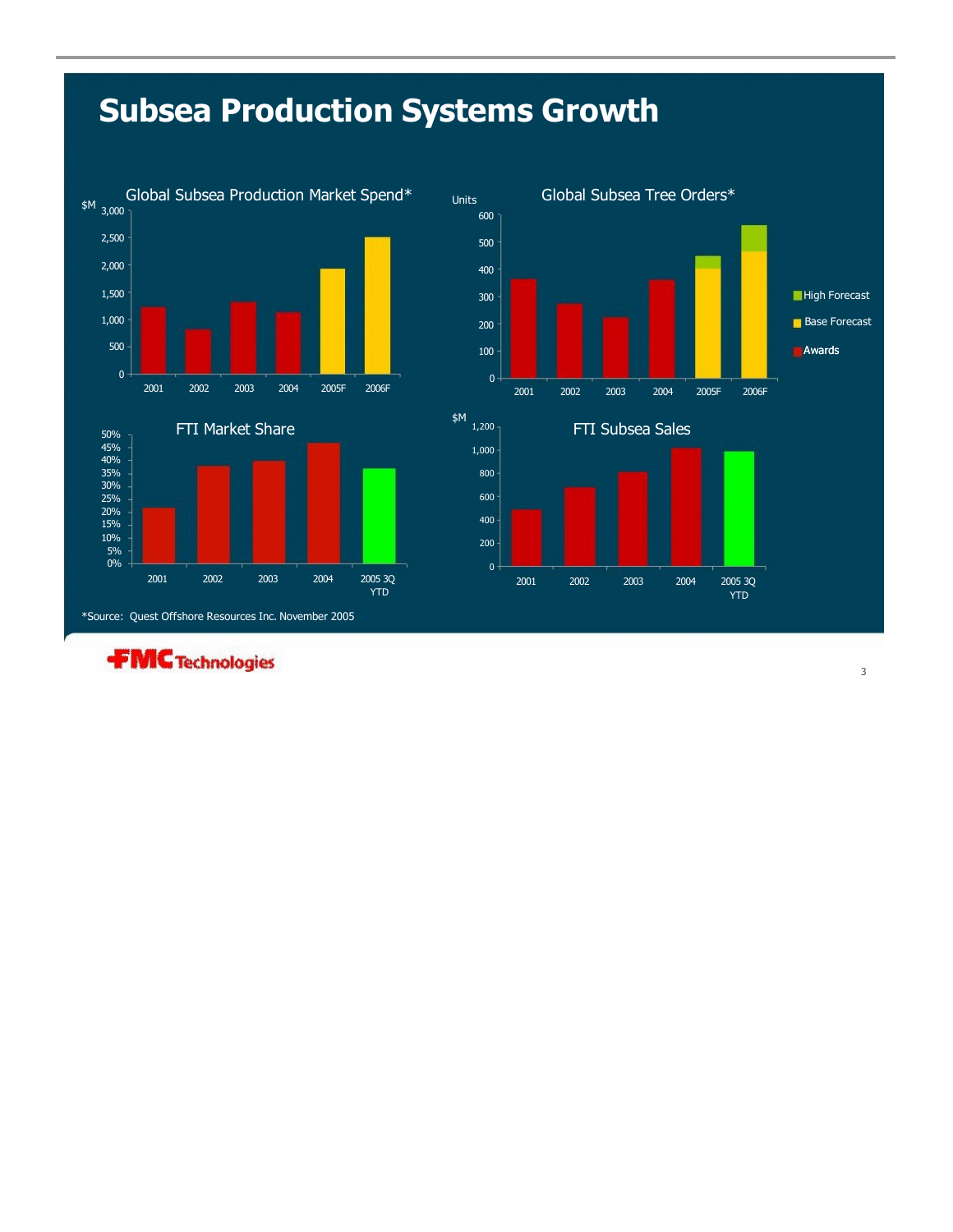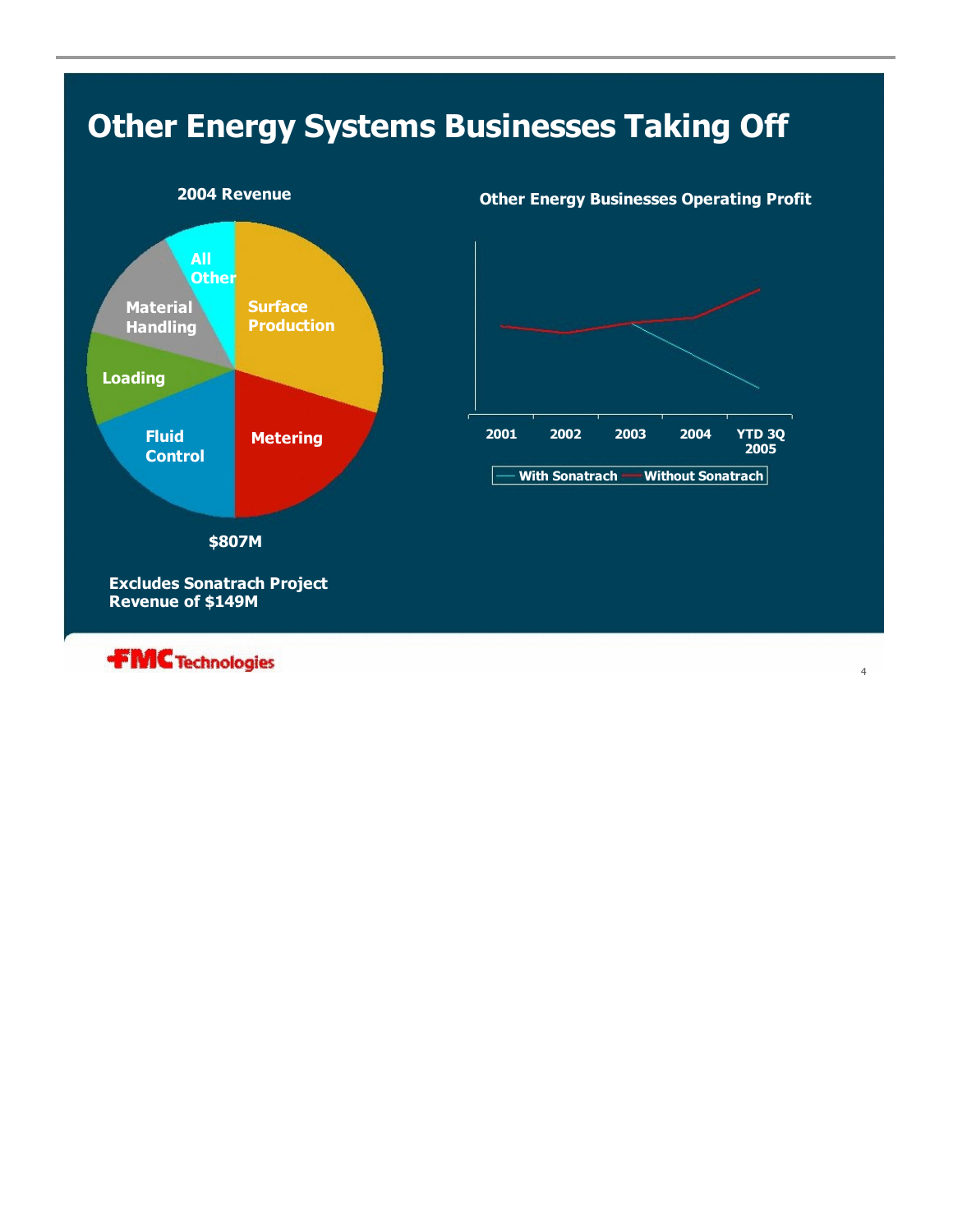# **Sonatrach Contract Nearing Completion**

- Awarded in late 2002 to SOFEC subsidiary
- Scope of contract with Sonatrach offshore Algeria
	- E&C contract for design and installation of offshore loading buoys, on and offshore piping and pumping stations
	- 5 buoys at 3 locations Bejaia, Arzew and Skikda
- Have had several delays/cost increase
- Completed two tanker loadings and other acceptance testing at **Bejaia** 
	- Customer acceptance received
- All equipment is in place at Arzew and Skikda site
	- Expected commissioning and tanker loading at Arzew site in 4Q
	- Work ongoing at Skikda
- Pursuing claims against Sonatrach related to costs incurred from customer caused work stoppages and scope changes

5

**FMC** Technologies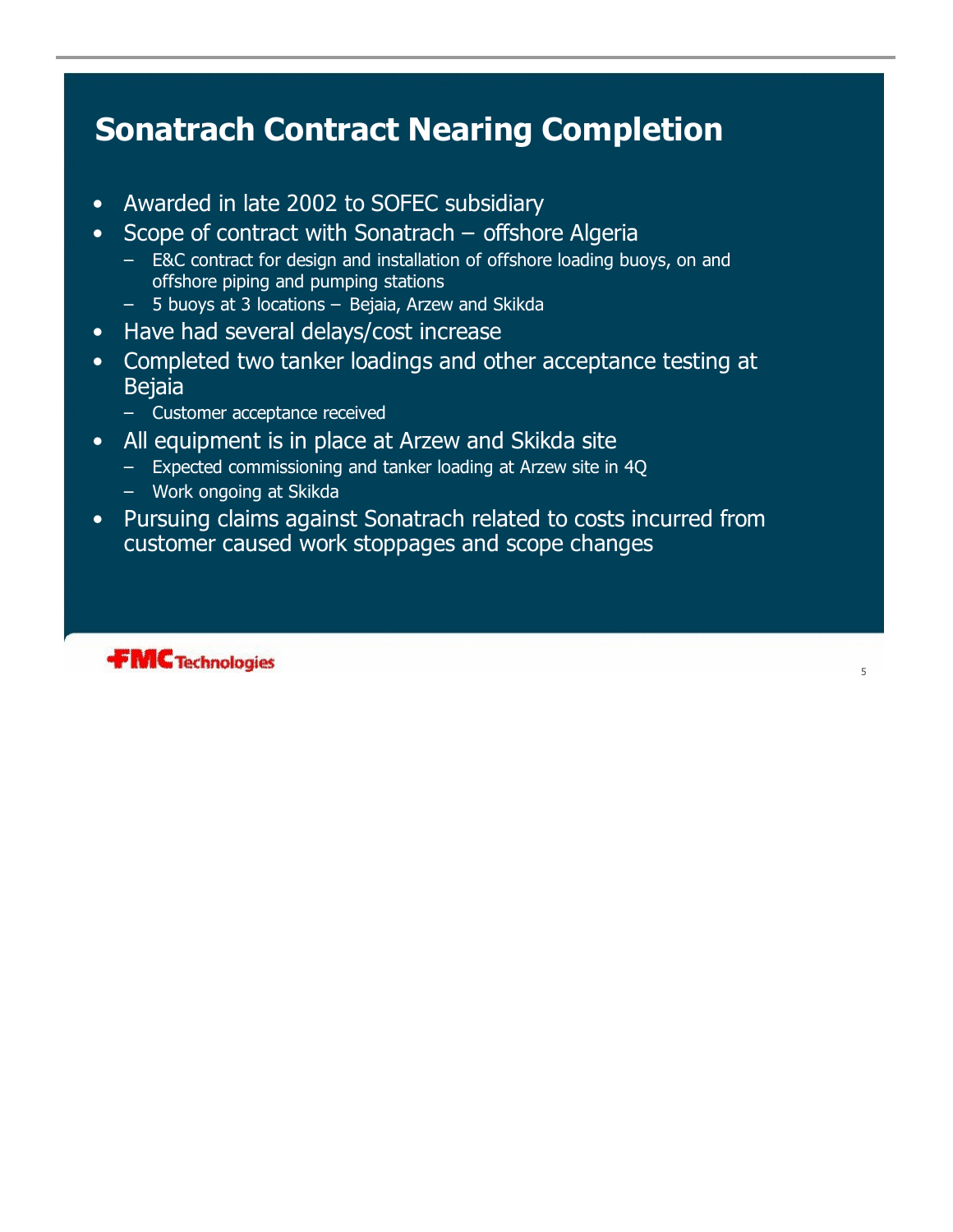## **Energy Systems Backlog and Operating Profit Growth Create Solid Platform for 2006**





Operating profits of \$98.5M and \$70.7M for 2004 and 2005 YTD, respectively, include Sonatrach project losses of \$21.4M and \$54.9M

**FMC** Technologies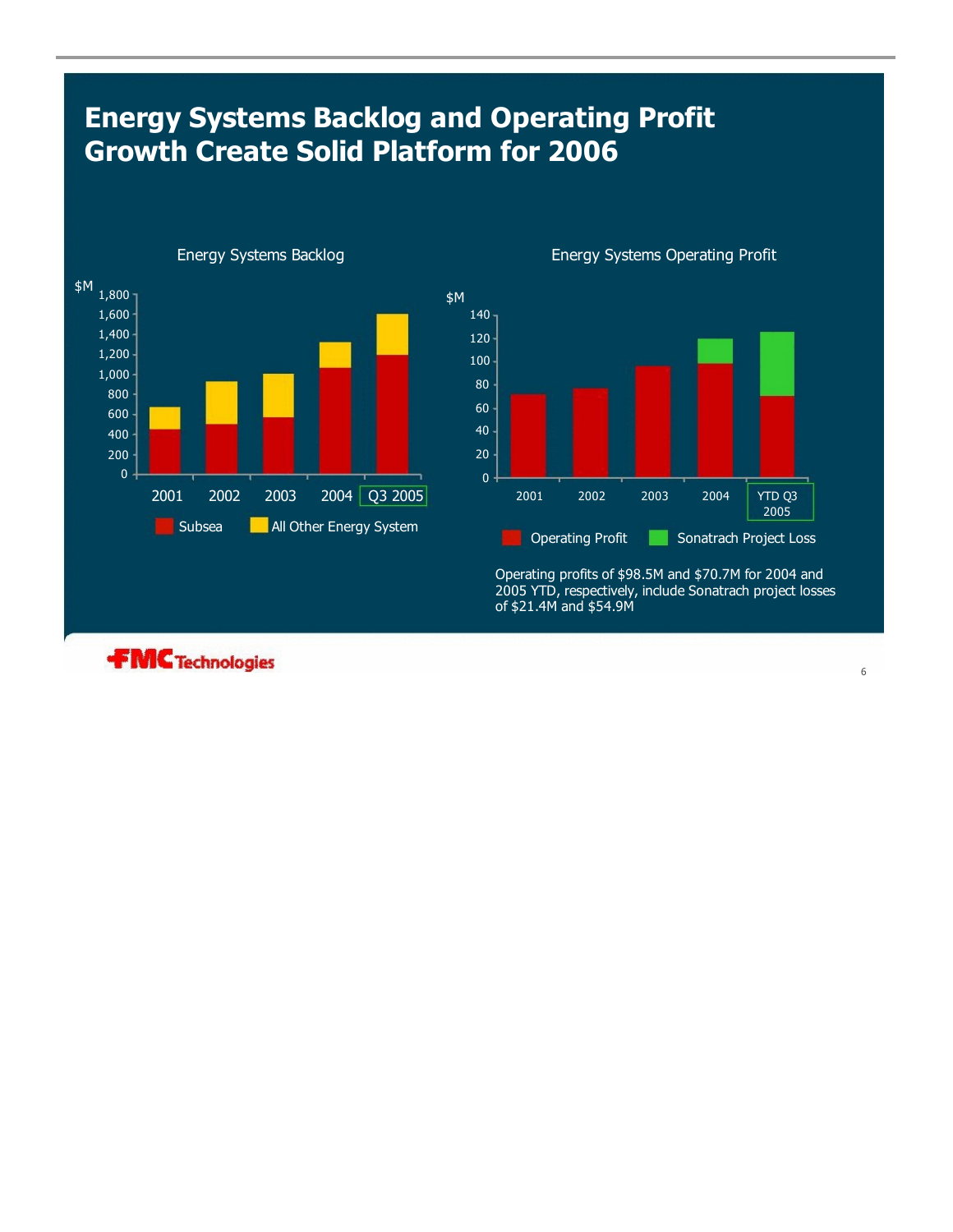# **2006 Priorities for the Use of Cash**

- Internal Growth Initiatives
	- Capacity Expansions
	- Enhanced Oil Recovery
		- Subsea Processing
		- Light Well Intervention
		- Through Tube Drilling

7

- Acquisitions
- Share Repurchase

**FMC** Technologies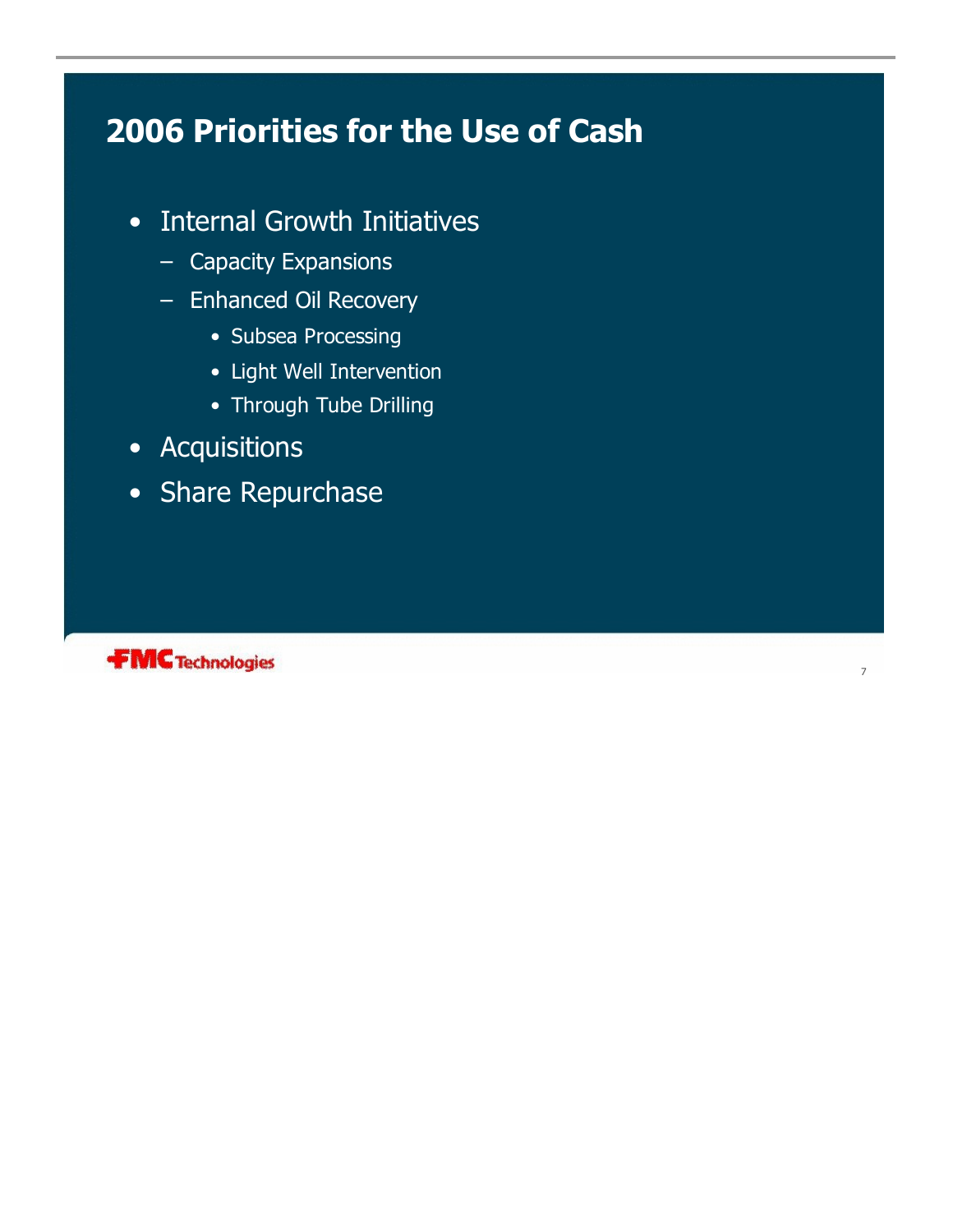# **FTI Plans Capacity Increase to Meet Tree Demand**